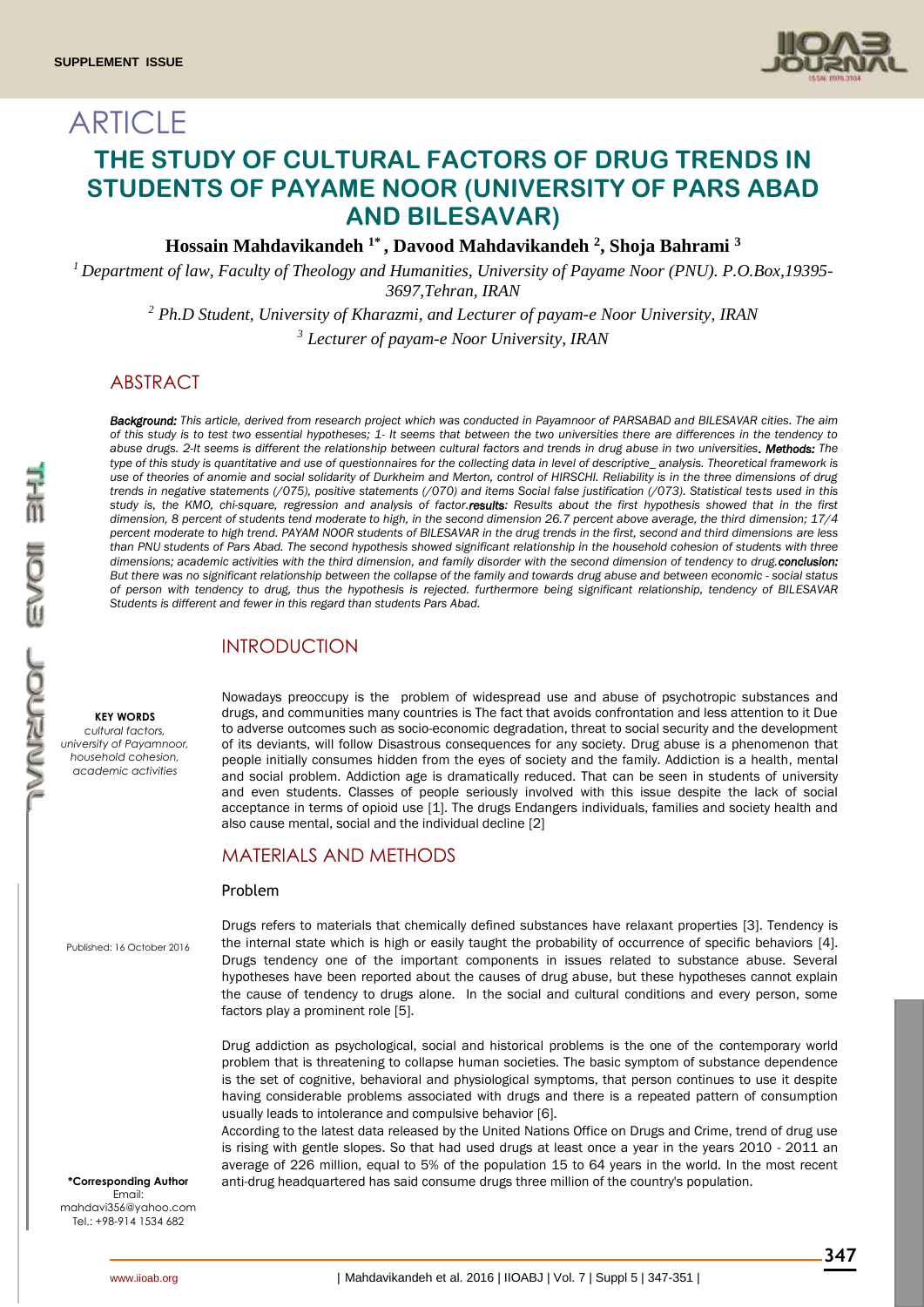

In our society today, drugs have occurred in the face of an issue or social problem. This social harm are affected the large numbers of people and increasingly interacting with other social problems and become a threat to the foundation and build breaker. Then that our country has a young age structure (and most are the younger age groups) It is also seen as an opportunity, is also threatened. Because increased in terms of consumption of synthetic drugs rate of vulnerability with increases of young people. So that prevalence of drug addiction in student of university6/2 per cent and students are one percent [7].This imply double important of problem; So being infected young disrupt and wastes active force. And if students are affected, will fail the huge investments social, cultural and economic. On the other hand, for many years in all countries, drugs issue has become one of the most social issues and in recent years, was alarming proportions both at national level and at the global level [8]

One of the contexts that interact directly or indirectly with the issue of substance abuse is the cultural factors. Social institutions play the role of context. So this study has been done by appealing to the structural and cultural fields and focus on the dynamics of individual that is as creative this social institutions, attention to the alarming statistics about the prevalence of drug use among young people and college-educated.

#### Theoretical and empirical literature

Theoretical framework is use of theories of anomie and social solidarity of Durkheim and Merton, control of Hirschi.

#### - Social Cohesi and anomie Theory

First, Emile Durkheim (1858- 1917) used the term anomie to describe the abnormal status; Situation in which Social cohesion is undermined by crises such as economic downturn [9].

According to this theory, the addiction is of the characteristics social organization. Some people are not able to understand the goals of society or cannot be satisfied the desirable social goals as a result, resort to Drugs [10].

According to Durkheim, if the society of "social cohesion" is strong, its members probably are concordant with social norms and values. But if social cohesion is weak in society, people may be drawn into criminal behavior. So Addiction is connected with common sense (collective consciousness) seriously and drugs tendency be more in where there is not this sense. According to Alexander; would not be at risk of drug dependence, who succeeded in harmony with others and social structure [11].

- Social Control Theory

This theory emphasize on the socialization process more than punish in maintain order in the society and to explain about juvenile crime and offer practical recommendations for crime prevention benefits [12].

This theory is also called the social bond. It assumes that naturally people will commit a crime and deviance if they are left to their own. The basic assumption of this theory is that differences in crime among the people, by prohibiting or controlling social forces. Travis Hirschi argued that even if all the individuals potentially susceptible to crime and offenses are the norm, but they control for fear that the criminal act harm in their relationships with family, friends, neighbors, teachers and employers [13].

In fact, Hirschi, deviations caused by disruption or weakening of belonging to the society, he said. He has defined fourth element that makes the bond between the individual and society: Attachment, Commitment, Involvement, belief. He claimed, however, be employed, limiting the opportunities for criminal activities [14]. However the probability of delinquency is more when it is weak four mentioned elements.

Therefore, strong families and culture can prevent drug use basically and perhaps can lead to drug use the weakness and absence of families and adults [15]. In general, increases the likelihood of diversion, if one or more ring was poor communication [16,17,18].

- Hirschi four components of his theory tested on a sample of four thousand young California. The results showed that location and economic status - social parents belong to parents of children less effect on criminal behavior of young people.

- Chan and colleagues in their study (1964) found that anomie has a strong correlation with drug use [19].

- Bazzazian and colleagues in their study (2014) concluded that religious beliefs and family ties are negative with smoking, drugs and alcohol [20].

-Sheykhol eslamzadeh and Kakouei in the research (2011) among subscales of attachment were significantly related to between drug dependence and abuse [21].

- Hezarjaribi and colleagues (2010) concluded that economic factors, mass media, reference groups, having an impact respectively in tendency teens to drug use [22].

- Molavi and Rasoulzadeh (2004) in their study concluded that divorce and family conflict, academic failure is as the most important factors in the tendency to use drugs [23].

### **METHOD**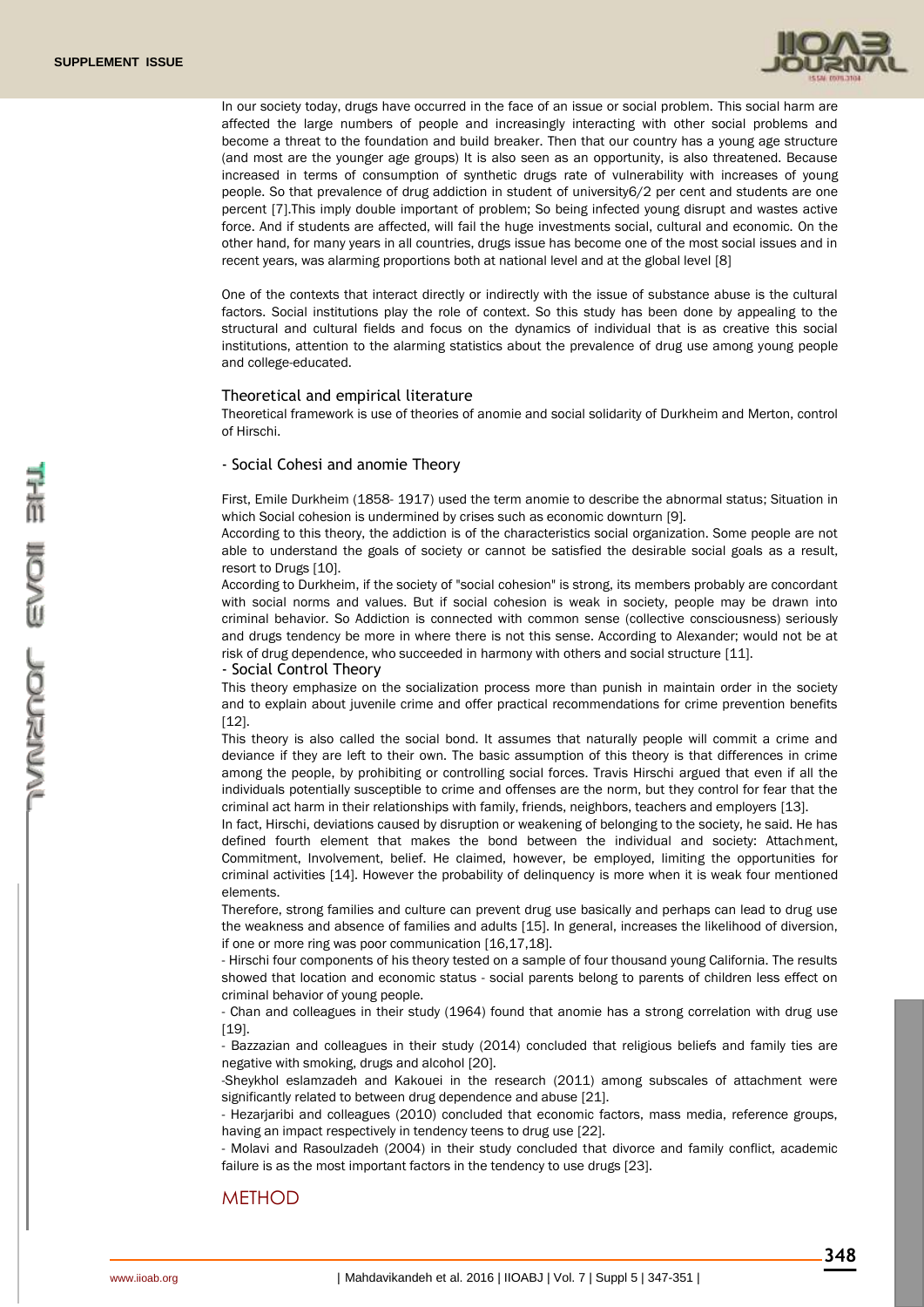

The type of this study is quantitative and use of questionnaires for the collecting data in level of descriptive\_ analysis. The sample size was predicted 300 students with using Morgan table. Reliability (Cronbach's alpha) was calculated for the first dimension (75/0) the second (70/0) and third (73/0) whose test (ANOVA) It is significant.

# RESEARCH HYPOTHESIS

- Seems there is a significant relationship between *household cohesion, academic activities,* family turmoil students and drug abuse.

- Seems there is a significant relationship between Social and economic status students and drug abuse.

- It seems that the relationship between cultural factors and trends of substance abuse is a significant difference between the two universities.

### RESULTS

#### Descriptive Statistics

- University students of BILESAVAR less than Pars Abad, In the first dimension of drug trends.

- University students of BILESAVAR less than Pars Abad, In the high tendency to drugs -in the second and third dimension of drug trends.

### Inferential statistics

#### Table [1]:KMO and Bartlett's Test

| er-Meyer-Olkin Measure of Sampling Adequacy | .738               |         |
|---------------------------------------------|--------------------|---------|
| <b>Bartlett's Test of Sphericity</b>        | Approx. Chi-Square | 949.621 |
|                                             |                    | 105     |
|                                             | Sig.               | .000    |

According to the test, KMO (fitness index factor analysis) and according to the level of significance at the table kmo test (sig: 0.00) reject the null hypothesis H0 and is confirmed

H1 is hypothesis. Solidarity statements of drug trends can be a factor and factor analysis extended to the population.

#### Table 2: Correlation between Cultural variables and Drug trends

| <b>Conclusion</b> | significance | Value      | Type of test  | Level test               | Cultural variables                                                                                               |
|-------------------|--------------|------------|---------------|--------------------------|------------------------------------------------------------------------------------------------------------------|
| H <sub>0</sub>    | .543         | $-0.010 B$ | R Square).07( | Linear<br>regression     | Social<br>and<br>economic<br>students<br>status<br>and<br>drug<br>abuse<br>first<br>$\blacksquare$<br>dimension. |
| H <sub>0</sub>    | .825         | $-0.06B$   | R Square .004 | Linear<br>regression     | second dimension                                                                                                 |
| H <sub>0</sub>    | .178         | $-0.022B$  | R Square .008 | Linear<br>regression     | third dimension                                                                                                  |
| H1                | .016         | $-.217B$   | R Square .019 | Linear<br>regression     | household<br>cohesion<br>and first dimension                                                                     |
| H1                | .000         | .380 B     | R Square .040 | Linear<br>regression     | And second dimension                                                                                             |
| H1                | .027         | $-.199B$   | R Square .016 | Linear<br>regression     | And second third                                                                                                 |
| H1                | .050         | $-.159$    | Gamma         | Ordinal<br>by<br>Ordinal | academic activities                                                                                              |
| H1                | $001 -$      | 1.257 B    | R Square .039 | Linear<br>regression     | addict in the famil                                                                                              |
| H <sub>0</sub>    | 198.7        | $-252B$    |               | Linear<br>regression     | Death or separation of<br>parents                                                                                |

# **CONCLUSION**

The first hypothesis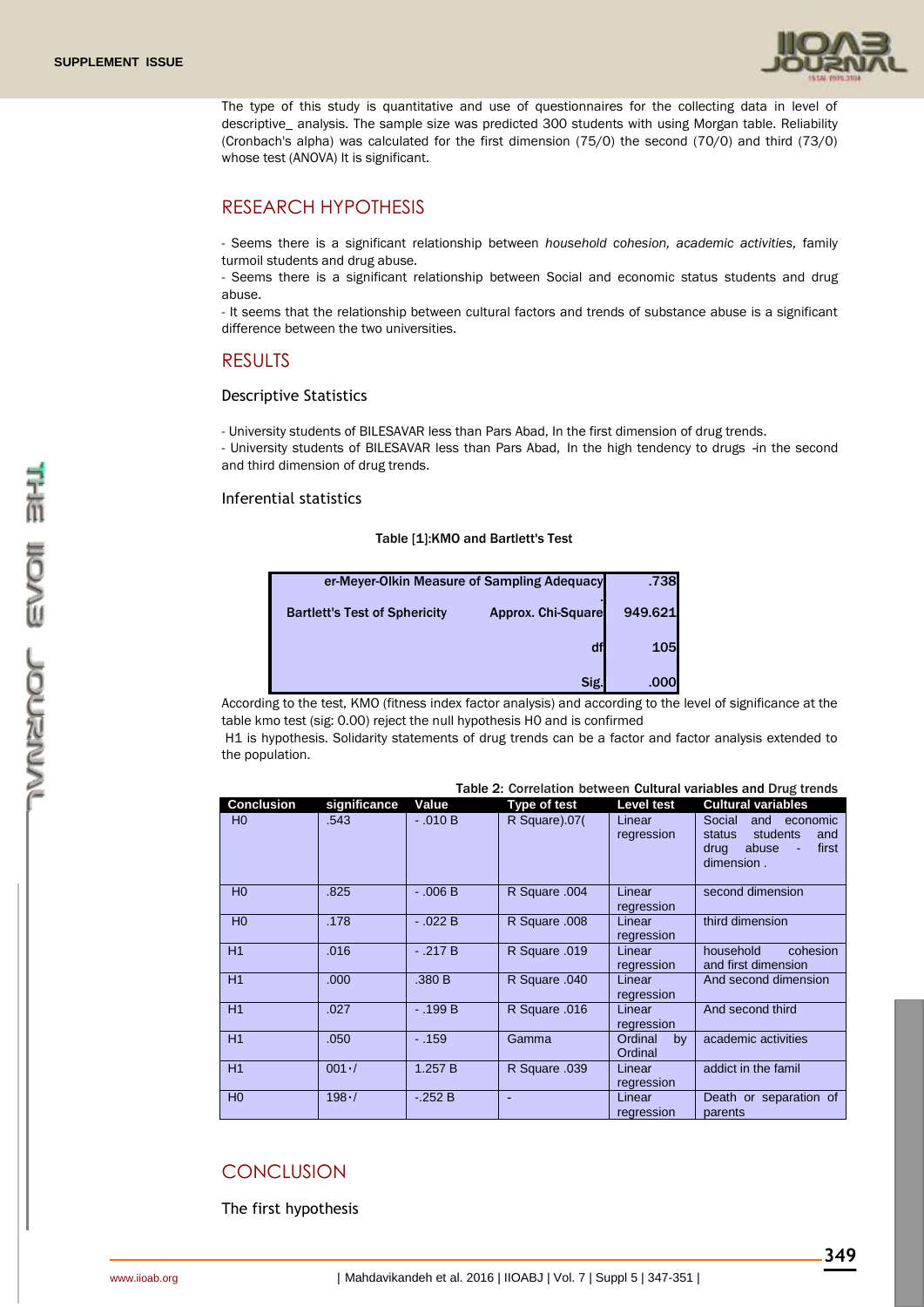

#### The students tend to drugs

- In the present study, 3.3 percent of family of students consumes drugs once. 7% of students have smoked in their lifetime, 10 per cent of hookah, and 2 percent have used drugs. According to the consumption index smoke, 13% of students at least once have used of smoke materials.

- In the first dimension; 8% medium to high trend, 23/5 percent low-to-moderate trend, 50 percent too low tendency to low, 18/5 percent have not tendency. In the second dimension; 7.7 percent of students are favored, 19% of average tendency, 39 percent less tendency, 28 percent too low tendency, and 6/4% did not trend. In the third dimension; 4 percent high, 13.4 percent of average tendency, 38/3 percent less tendency, 44/3 percent of students do not trend. These findings are confirmed the findings of Taremian et al (2007) high prevalence of drug use, hookah (34%), smoking (24%) & Alcohol (17%).

#### Tendency in drug abuse is different among students of universities.

It was observed that two universities in the tendency to drugs are different. Payam Noor University students of BILESAVAR drug tendency in the first, second and third dimensions is less than PNU students Pars Abad.

#### The second hypothesis

A) Solidarity of students with the families in all three dimensions drug abuse had statistically significant relationship. Family Cohesion students who are less than strong family solidarity students is as factor that will draw person to the addiction. Low correlation tends to lead drug.

The above findings have a most correspondence with theories of social cohesion Durkheim and Merton's and social bonding theory Hirsch. Bazzazian et al (2014) in their study concluded that religious beliefs and family ties are negative with smoking, drugs and alcohol.

Yahyazadeh et al (2009)[24]. also concluded that are unfeeling relationship the primary families of addicts and this has increased trend to drugs likely. Consistent with our results, the results Hirschi also showed that children belong to parent greater influence on the youth criminal behavior. So this hypothesis, based on control theory, in general, if one or more link was poor communication, increases the likelihood of diversion [25, 26, 27].

#### B) Academic activities with the second dimension drug tendency showed a significant relationship.

This means that if was high the student activities in university, Students will be less tendency to drugs. The findings, social bonding theory Hirsch confirms with its four components. Consistent with the findings of this study, Saleh Abadi and Salimi Amanabad (2012) also concluded that leisure activities effect on tend to abuse the drug [28].

#### C) Family disorder has a significant relationship (variable addict in the family) with the second dimension towards drug abuse

That's mean if person have a high relationship with addicts it is possible that Will be more inclined to narcotics. These findings are consistent with theories of Mr. Bandura (social learning).

Sattari and et al (2002) Consistent with our findings concluded that the trend of drug abuse is higher in families with a history of substance abuse [29].

#### D) The collapse of the family (divorce, death, separation) and towards drug abuse there was no significant relationship.

So it can be said against the common argument that knows divorce as factor for tends to crime in general and in the tendency to addiction particular.

#### E) Between the economic – social status of person with a tendency to narcotics no Significant relation and that is rejected the hypothesis.

Consistent with our results, the results Hirschi also showed that economic - social status of parents than belonging children to parents is less effect on criminal behavior of young people.

#### 3- The relationship between cultural factors with a tendency to drug abuse is different in two universities.

- Solidarity of students with the families in all three dimensions drug abuse;

The results showed that in addition to the relationship between the two factors, this relation between students of BILESAVAR in their attitude about the trends is different and less than Pars Abad students. - Academic activities with the second dimension drug tendency;

The results showed that in addition to the relationship between the two factors also, this relation between students of BILESAVAR in their attitude about the trends is different and less than Pars Abad students. - Family disorder has a significant relationship

Such as the above case, the results showed that in addition to the relationship between the two factors also, this relation between students of BILESAVAR in their attitude about the trends is different and less than Pars Abad students.

CONFLICT OF INTEREST There is no conflict of interest.

ACKNOWLEDGEMENTS We thank the following people